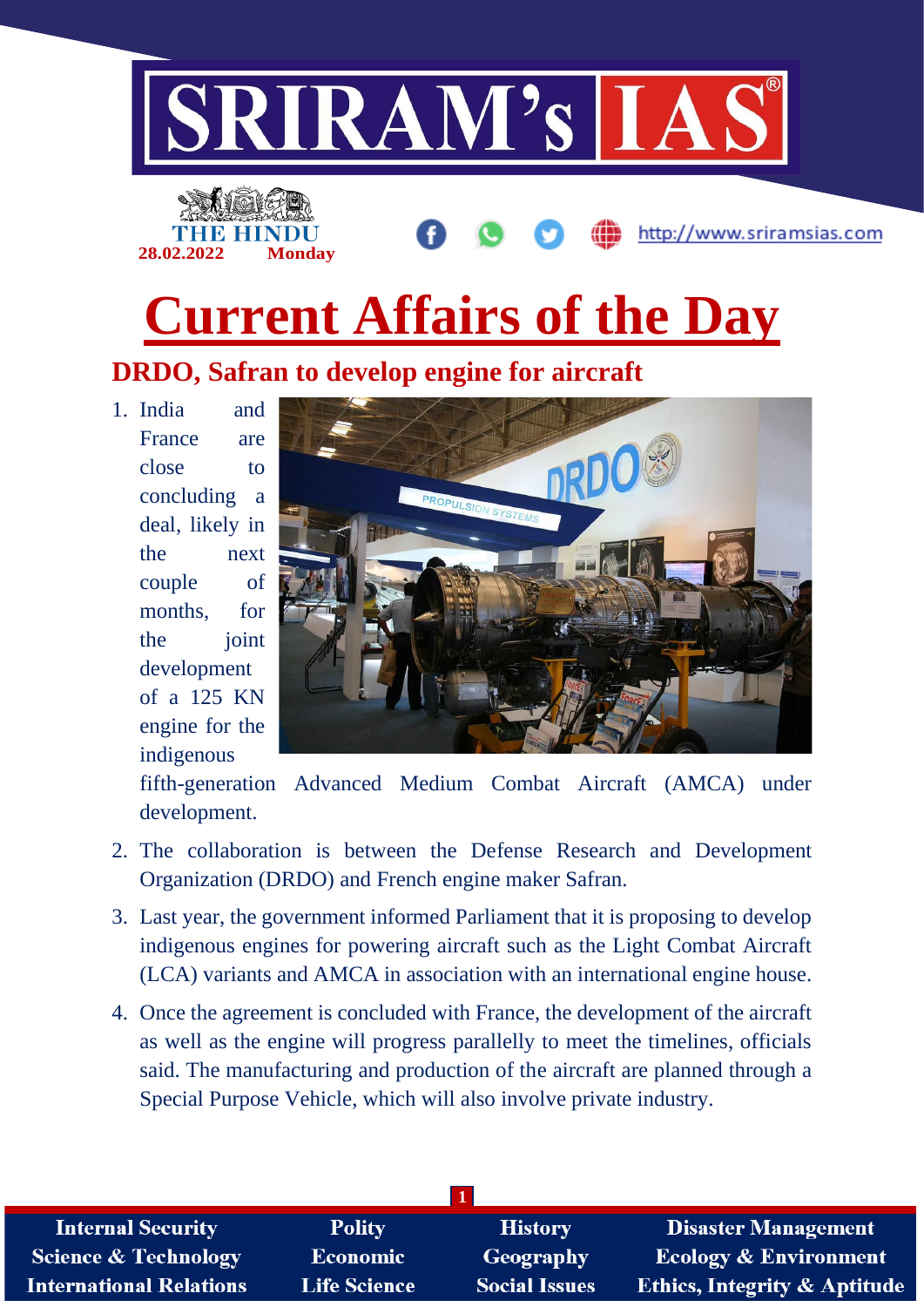

## **NITI studying options to tackle obesity in-country**

**28.02.2022 Monday**

- 1. India can take actions such as taxation of foods high on sugar, fat and salt and front-of-the pack labeling to tackle rising obesity in the population, according to the annual report of NITI Aayog.
- 2. The Aayog in the report mentioned that the incidence of overweight and obesity was increasing among children, adolescents and women in India.
- 3. NITI Aayog is reviewing the evidence available to understand the actions India can take, such as front-of-pack labeling, marketing and advertising of HFSS foods and taxation of foods high in fats, sugar and salt," it said.
- 4. Non-branded namkeens, bujias, vegetable chips and snack foods attract 5% GST while for branded and packaged items, the GST rate is 12%.
- 5. According to the National Family Health Survey (NFHS-5) 2019-20, the percentage of obese women increased to 24% from 20.6% in 2015-16, while the percentage for men rose to 22.9% from 18.4% four years earlier.

## **The synergy between Navies key to mitigate challenges: the Chief of the Naval Staff, Indian Navy**

- 1. Increased cooperation, shared vision and collaboration between like-minded Navies will play a key role in maritime security and protecting the interests and sovereignty of the nations.
- 2. This was the opinion of the panel members that included chiefs of different Navies at the seminar with the theme 'Changing character and conflict at sea' organized as part of MILAN-



2022, at the Eastern Naval Command in Visakhapatnam.

3. Delivering the keynote address the Chief of the Naval Staff, Indian Navy, Admiral R. Hari Kumar, pointed out that the need of the hour was constructive engagement, collective maritime cooperation and collaboration between Navies to ward off threats at sea and minimize conflicts.

| <b>Internal Security</b>        | <b>Polity</b>       | <b>History</b>       | <b>Disaster Management</b>              |
|---------------------------------|---------------------|----------------------|-----------------------------------------|
| <b>Science &amp; Technology</b> | <b>Economic</b>     | Geography            | <b>Ecology &amp; Environment</b>        |
| <b>International Relations</b>  | <b>Life Science</b> | <b>Social Issues</b> | <b>Ethics, Integrity &amp; Aptitude</b> |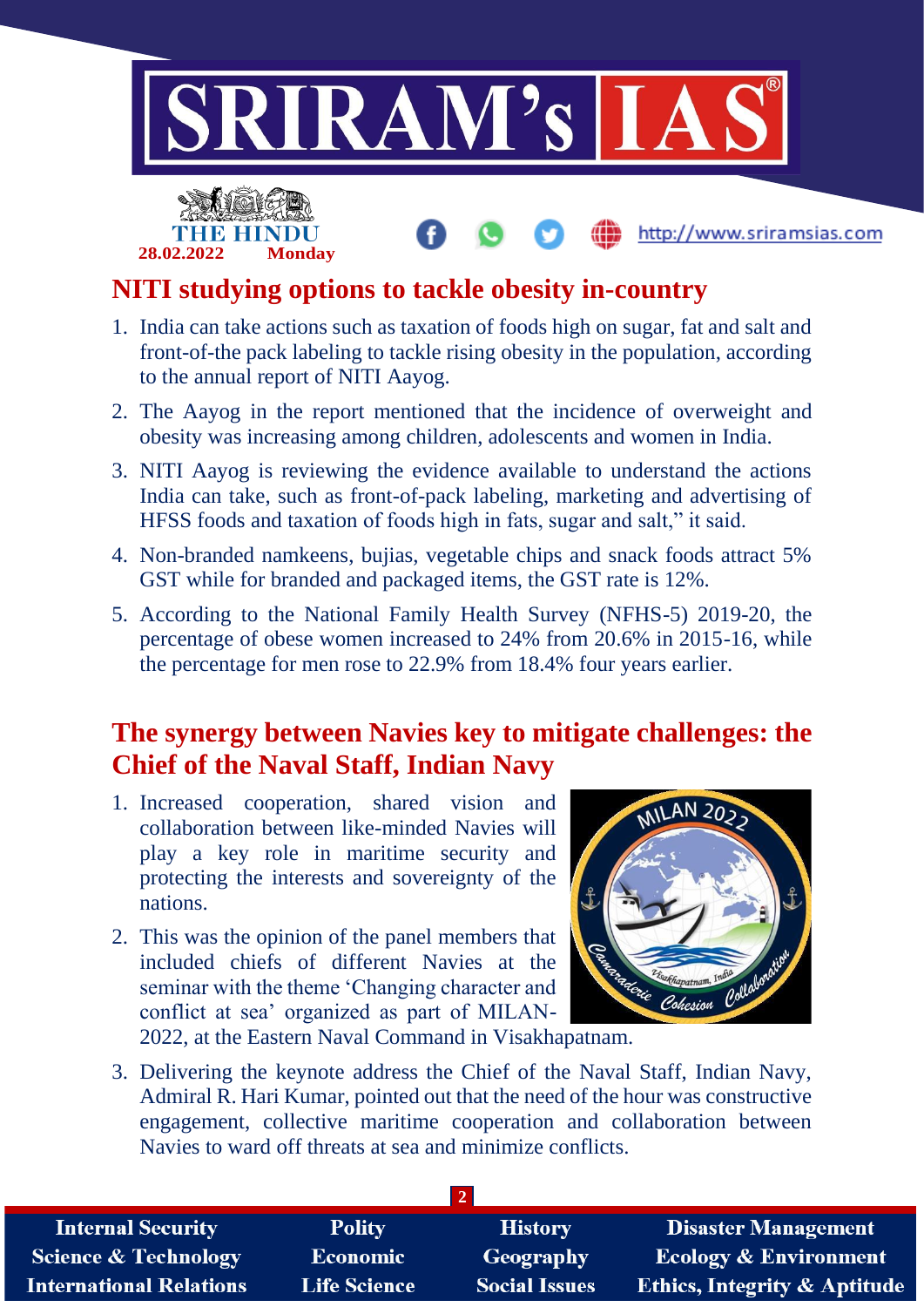

- 4. The Indian Ocean Region is an important maritime region. The vast expanse of water opens up multiple opportunities and challenges. We need the synergy of capabilities of friendly Navies to mitigate all challenges, he said.
- 5. Indian Navy is working towards harnessing competencies for an inclusive ecosystem, developing interoperability and trust and addressing persistent problems together. This is our vision and we share it with all Navies that are participating in MILAN-22 (naval exercise), he said.

# **'Dip in rainfall likely in Chennai by 2050'**

- Urbanization, the threat of sea-level rise to affect fragile freshwater coastal aquifer along ECR, finds study
- To prevent seawater intrusion, experts say the government must control the development of high-rises along ECR and reduce groundwater extraction.

### **Highlights:**

**28.02.2022 Monday**

- 1. In the next three decades, Chennai may witness a marginal decrease in its annual rainfall. Rapid urbanization, the threat of sea-level rise and a decrease in rainfall are likely to affect the fragile freshwater coastal aquifer along East Coast Road (ECR).
- 2. The annual rainfall over the city may decrease at the rate of 6.4 mm per year until 2050 due to climate change. Similarly, the seasonal average rainfall too may see a decrease. For instance, the Northeast monsoon rainfall may reduce at a rate of 7.4 mm per year.
- 3. The decline in annual rainfall and sea-level rise may severely affect the thickness of freshwater source available in the fragile island-like coastal aquifer, which is bound by seawater along the East Coast Road, by 2050, the study said.

| <b>Internal Security</b>        | <b>Polity</b>       | <b>History</b>       | <b>Disaster Management</b>              |
|---------------------------------|---------------------|----------------------|-----------------------------------------|
| <b>Science &amp; Technology</b> | Economic            | Geography            | Ecology & Environment                   |
| <b>International Relations</b>  | <b>Life Science</b> | <b>Social Issues</b> | <b>Ethics, Integrity &amp; Aptitude</b> |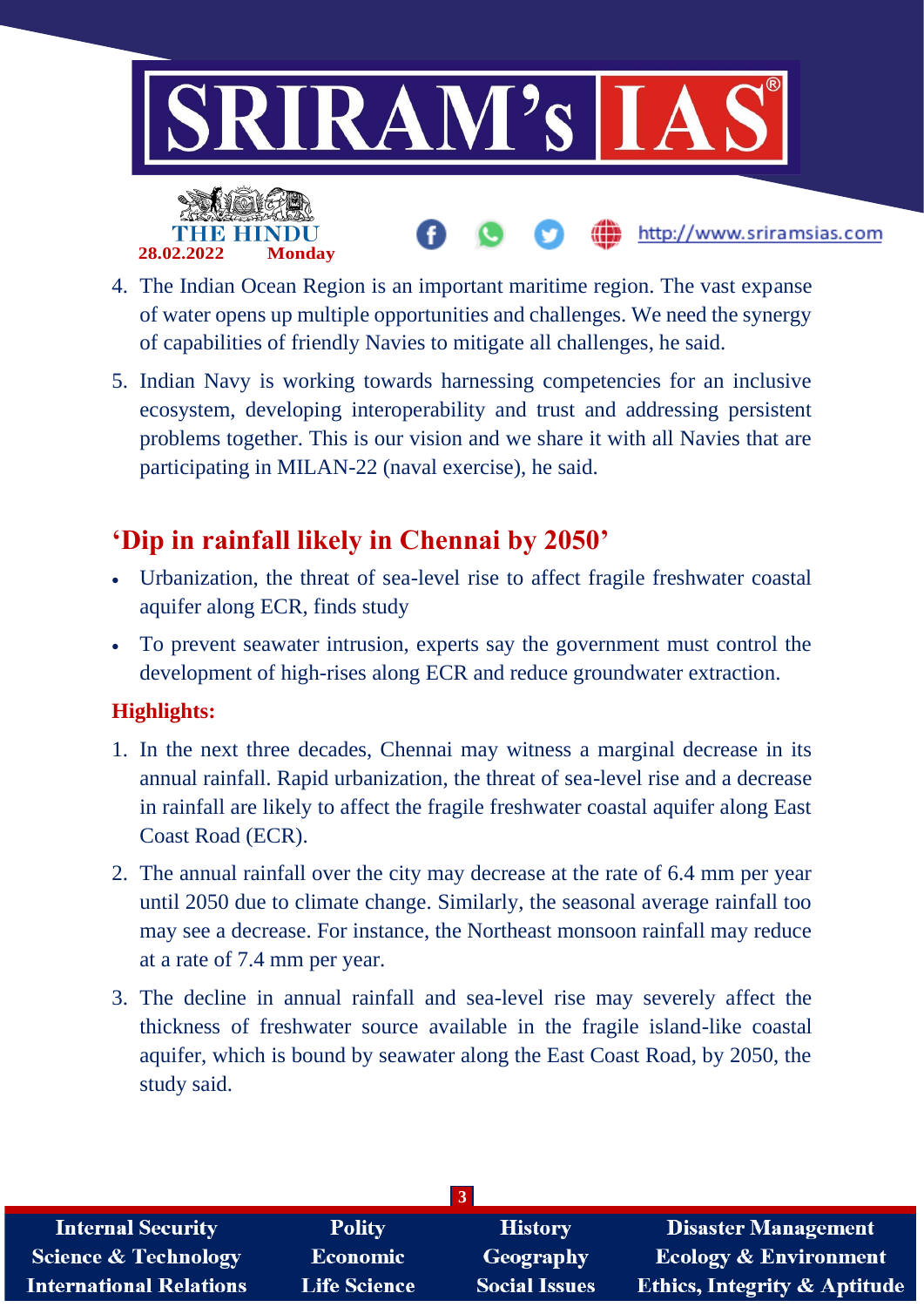

## **India's organic exports jump, in the top 10 brackets globally**

- 1. Export of organic farm products jumped 51% in the 2020-21 year on year, official data shows, as Indian food firms expanded their global footprints despite pandemic-related disruptions on the back of growing demand.
- 2. Outbound shipments, of a range of items, from cheese to fresh horticultural produce, stood at 9.9 lakh metric tonne in 2020-21 and the country aimed at 10% global share by 2030.
- 3. India producers exported their organic products to the US, European Union, Canada, Great Britain, Korea Republic, Israel, Switzerland, Ecuador, Vietnam and Australia in the current financial year.

Organic farming refers to cultivation that is free from any chemical-based inputs such as pesticides and fertilizers. Research shows that organic foods are more nutritious and healthier as well as good for the environment.

- 1. India's area under certified organic cultivation, at 4.3 million hectares as of March 2021, is still a fraction of the total sown area. Yet, the country is now among the top 10 organic produce exporting nations. This points to a vast potential to grow.
- 2. The government is pushing farmers to adopt organic and so-called zero-budget natural farming, but a majority of Indian farmers rely on conventional heavily subsidized, chemical-based agriculture.
- 3. India spends nearly ₹1.4 lakh crore on fertilizer subsidies, whose prices rose to multi-year highs in FY22. Farmers in many states are demanding a legal guarantee for minimum prices due to rising input costs and falling incomes from conventional farming.

#### **Promotion of organic agriculture:**

**28.02.2022 Monday**

- 1. India allows two modes of certification for organic farming, including the option of self-certification.
- 2. A recent official study to analyze the impact of the Paramparagat Krishi Vikas Yojana (PKVY), a federal scheme for organic producers, showed that small and marginal farmers, who can't afford costly agricultural inputs, are turning a new leaf by going organic because of lower costs and higher margins.

| <b>Internal Security</b>        | <b>Polity</b>       | <b>History</b>       | <b>Disaster Management</b>              |
|---------------------------------|---------------------|----------------------|-----------------------------------------|
| <b>Science &amp; Technology</b> | Economic            | Geography            | <b>Ecology &amp; Environment</b>        |
| <b>International Relations</b>  | <b>Life Science</b> | <b>Social Issues</b> | <b>Ethics, Integrity &amp; Aptitude</b> |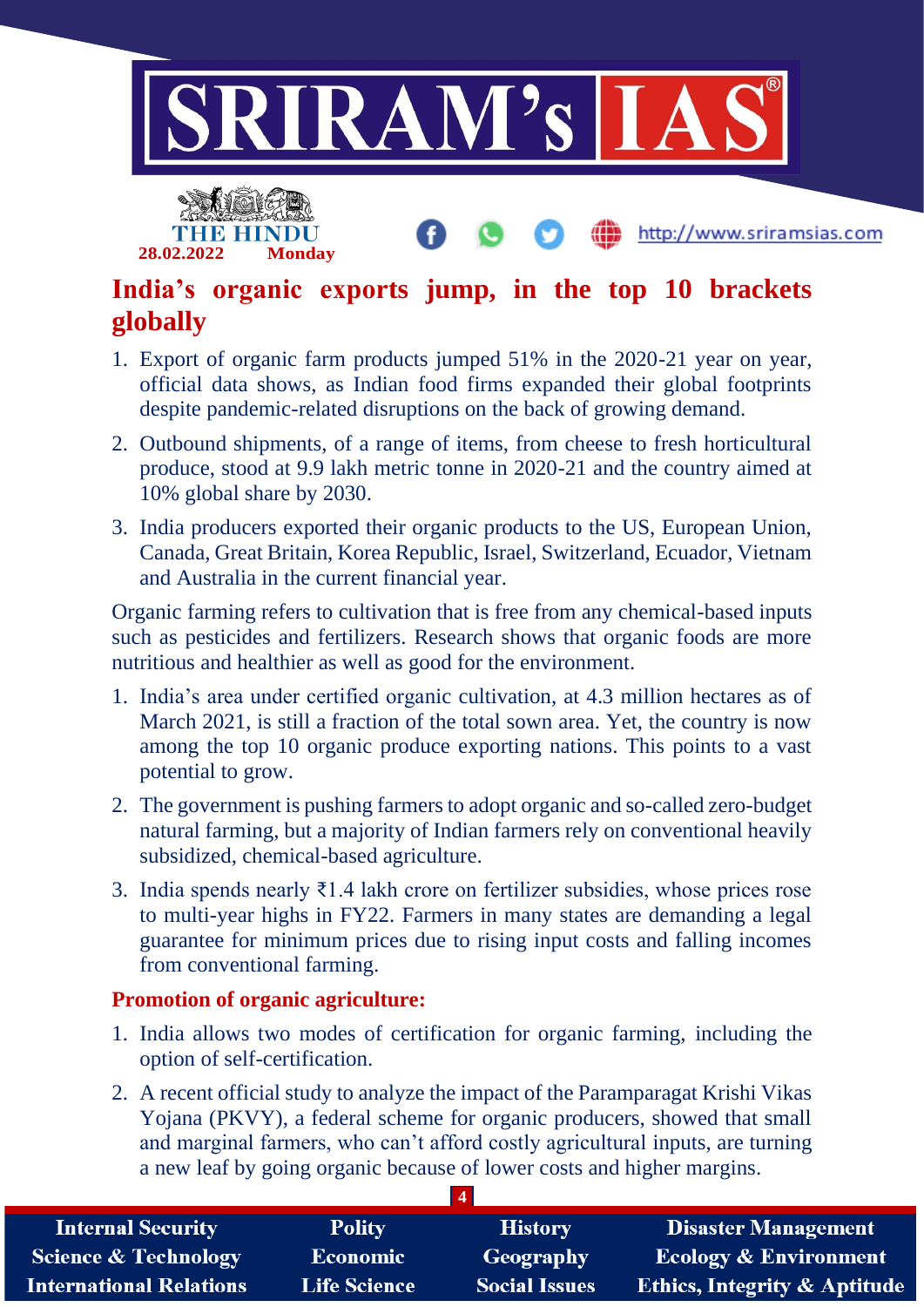

- 3. Small farmers cultivate lands of between one and two hectares. Marginal farmers cultivate up to just one hectare (2.5 acres).
- 4. Under PMKVY, farmers need to pool in their patches of land to enable economies of scale. The average cluster size was 69 acres and the average number of farmers in each was 54.6, which meant small farmers managed to achieve operational scales.

# **West attacks Russian baking through the SWIFT system:**

#### **What is SWIFT?**

**International Relations** 

The SWIFT system stands for the Society for Worldwide Interbank Financial Telecommunication and is a secure platform for financial institutions to exchange information about global monetary transactions such as money transfers.

While SWIFT does not actually move money, it operates as a middleman to verify information of transactions by providing secure financial messaging services to more than 11,000 banks in over 200 countries. Based in Belgium, it is overseen by the central banks from eleven industrial countries: Canada, France, Germany, Italy, Japan, the Netherlands, Sweden, Switzerland, the United Kingdom, and the United States, besides Belgium.

#### **What does the move aim to achieve?**

**Life Science** 

Excluding Russian banks from the SWIFT platform is expected to hit the country's economy hard — and in the words of the White House, it will make the country rely on "the telephone or a fax machine" to make payments.



**Social Issues** 

**Ethics, Integrity & Aptitude**